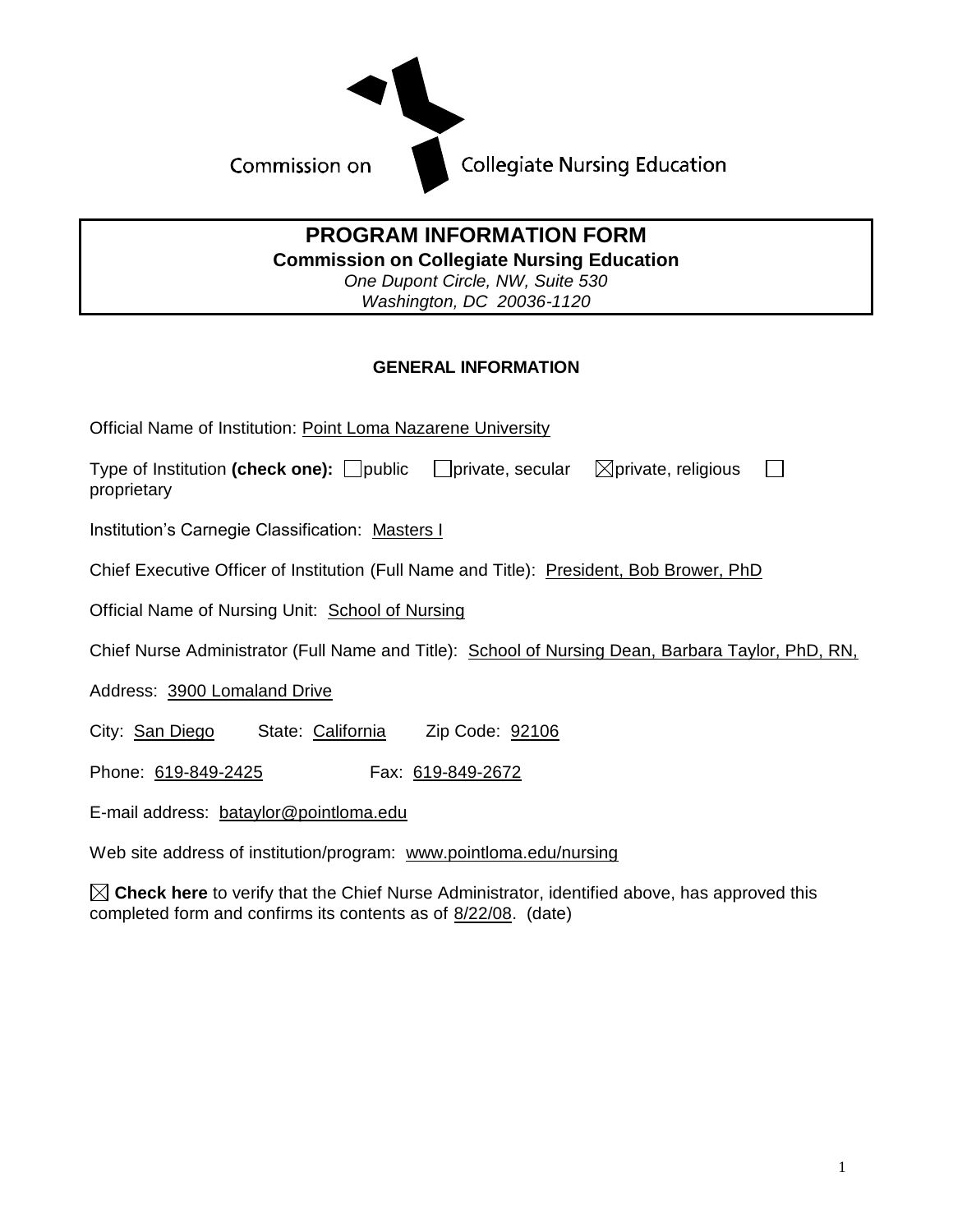### **ACCREDITATION AND APPROVAL**

# **Institutional Accreditation:**

| <b>INSTITUTIONAL ACCREDITOR</b>  | <b>LAST REVIEW</b> | <b>NEXT SCHEDULED REVIEW</b> |
|----------------------------------|--------------------|------------------------------|
| <i>(identify agency name)</i>    | (vear)             | vear)                        |
| Commission on Collegiate Nursing | 1998               | 2008                         |
| Education                        |                    |                              |

## **Specialized Accreditation:**

| <b>SPECIALIZED ACCREDITOR</b>                                                   | <b>LAST REVIEW</b>      | <b>NEXT SCHEDULED REVIEW</b> |
|---------------------------------------------------------------------------------|-------------------------|------------------------------|
|                                                                                 | (year)                  | (year)                       |
| <b>Council on Accreditation of Nurse</b>                                        | <b>NA</b>               |                              |
| Anesthesia Educational Programs                                                 |                         |                              |
| <b>Accreditation Commission for Midwifery</b>                                   | <b>NA</b>               |                              |
| Education                                                                       |                         |                              |
| <b>Commission on Collegiate Nursing</b>                                         | <b>Baccalaureate</b>    | <b>Baccalaureate</b>         |
| Education                                                                       | in Nursing              | in Nursing                   |
|                                                                                 | 1998                    | 2008                         |
|                                                                                 |                         |                              |
|                                                                                 | Master's in Nursing     | Master's in Nursing          |
|                                                                                 | 2003                    | 2008                         |
|                                                                                 |                         |                              |
|                                                                                 | Doctor of               | Doctor of                    |
|                                                                                 | <b>Nursing Practice</b> | <b>Nursing Practice</b>      |
|                                                                                 | NA.                     |                              |
| <b>National Association for Nurse</b>                                           | <b>NA</b>               |                              |
|                                                                                 |                         |                              |
| Practitioners in Reproductive Health<br>National League for Nursing Accrediting | <b>Baccalaureate</b>    | <b>Baccalaureate</b>         |
| Commission                                                                      |                         |                              |
|                                                                                 | in Nursing<br>1998      | in Nursing                   |
|                                                                                 |                         | not renewing accreditation   |
|                                                                                 | Master's in Nursing     | Master's in Nursing          |
|                                                                                 | <b>NA</b>               |                              |
|                                                                                 |                         |                              |
|                                                                                 |                         |                              |

## **State Board of Nursing Approval:**

Name of applicable state board of nursing: California Board of Registered Nursing

| <b>NURSING PROGRAM APPROVED</b>    | <b>LAST REVIEW</b> | <b>NEXT SCHEDULED REVIEW</b> |
|------------------------------------|--------------------|------------------------------|
|                                    | (vear)             | (vear)                       |
| Baccalaureate program              | 2006               | 2012                         |
| Master's program                   | ΝA                 |                              |
| Doctor of Nursing Practice program | NA                 |                              |

# **Add any relevant comments regarding accreditation and approval:**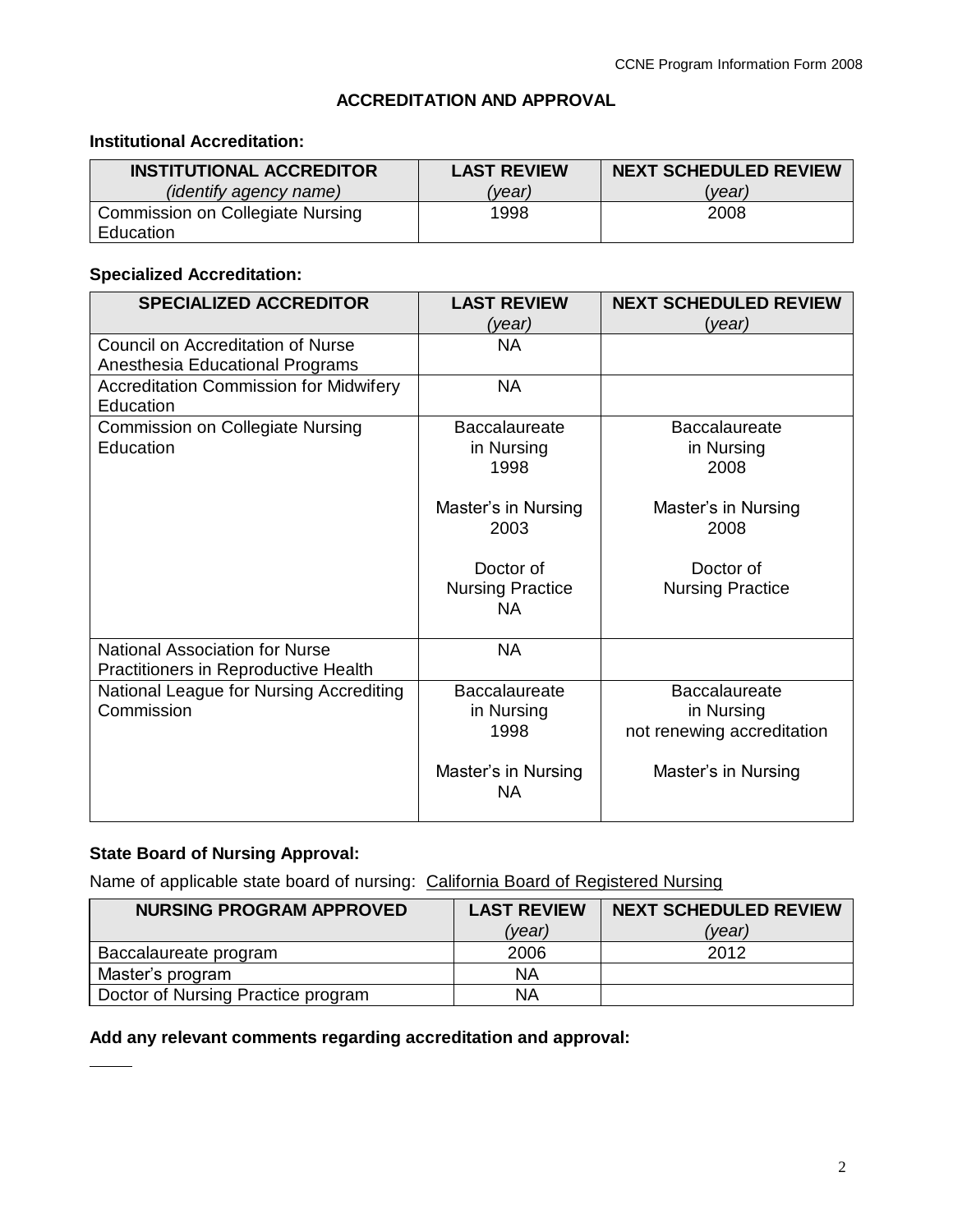#### **NURSING PROGRAM INFORMATION**

### **Degree Programs Offered, Student Data:**

Identify all baccalaureate and master's degree tracks offered by the nursing unit. For each track, list current enrollment data, as well graduation data for the previous academic year. For the baccalaureate program, include only nursing students (not pre-nursing students).

| <b>NURSING PROGRAM</b><br>(identify all tracks)                                                                         | <b>NUMBER OF</b><br><b>STUDENTS ENROLLED</b> | <b>NUMBER OF</b><br><b>GRADUATES</b> |
|-------------------------------------------------------------------------------------------------------------------------|----------------------------------------------|--------------------------------------|
|                                                                                                                         |                                              |                                      |
| Baccalaureate Program<br>Generic                                                                                        | 177                                          | 1,360                                |
| <b>RN</b>                                                                                                               | N/A                                          | N/A                                  |
| Second Career (Fast Track)                                                                                              | N/A                                          | N/A                                  |
| Other (specify) LVN                                                                                                     | $\boldsymbol{0}$                             | $\overline{7}$                       |
|                                                                                                                         |                                              |                                      |
| Totals:                                                                                                                 | 177                                          | 1367                                 |
| Master's Program<br>(Identify all tracks offered)                                                                       |                                              |                                      |
| <b>MSN with Nursing Education course</b><br>progression                                                                 | 10                                           | 16                                   |
| MSN with Clinical Nurse Specialist course<br>progression                                                                | 13                                           | 23                                   |
|                                                                                                                         |                                              |                                      |
|                                                                                                                         |                                              |                                      |
|                                                                                                                         |                                              |                                      |
|                                                                                                                         |                                              |                                      |
|                                                                                                                         |                                              |                                      |
|                                                                                                                         |                                              |                                      |
|                                                                                                                         |                                              |                                      |
|                                                                                                                         |                                              |                                      |
|                                                                                                                         |                                              |                                      |
|                                                                                                                         |                                              |                                      |
|                                                                                                                         |                                              |                                      |
|                                                                                                                         |                                              |                                      |
|                                                                                                                         |                                              |                                      |
|                                                                                                                         |                                              |                                      |
| Totals:                                                                                                                 | 23                                           | 39                                   |
| Doctor of Nursing Practice Program<br>(Identify all tracks offered and indicate<br>post-baccalaureate or post-master's) |                                              |                                      |
|                                                                                                                         |                                              |                                      |
|                                                                                                                         |                                              |                                      |
|                                                                                                                         |                                              |                                      |
|                                                                                                                         |                                              |                                      |
|                                                                                                                         |                                              |                                      |
|                                                                                                                         |                                              |                                      |
|                                                                                                                         |                                              |                                      |
|                                                                                                                         |                                              |                                      |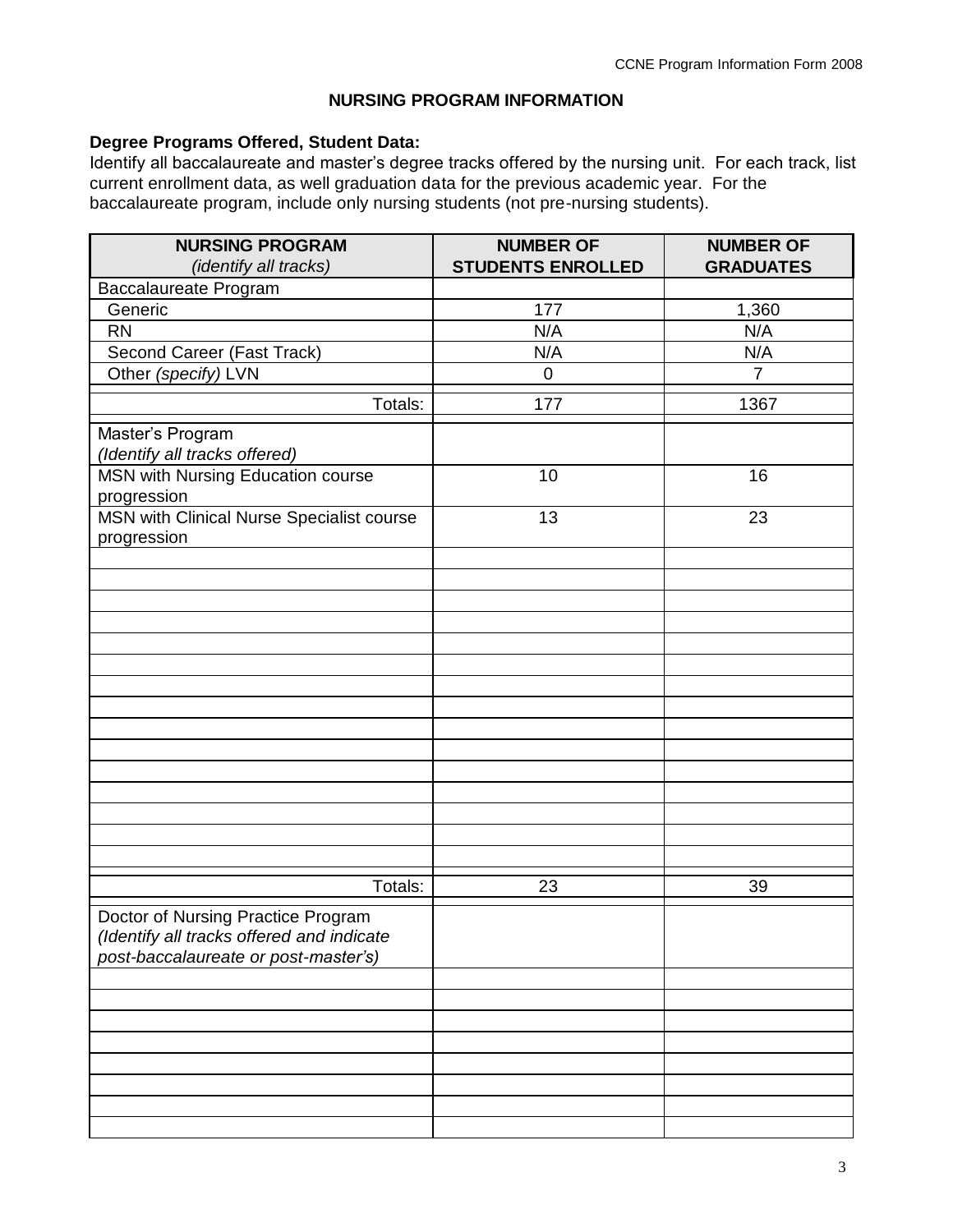| วเals. |  |
|--------|--|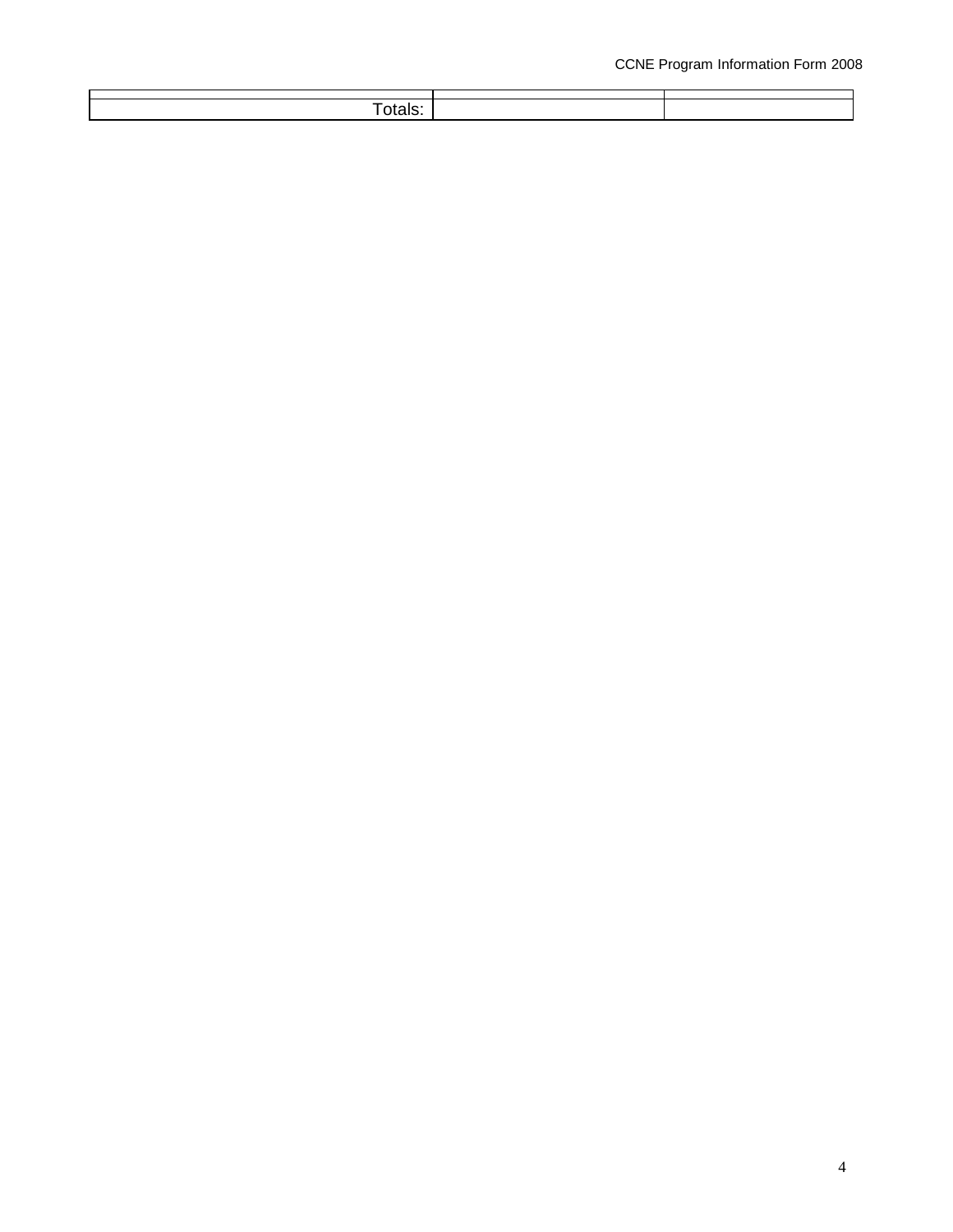Identify any post-master's certificates offered by the nursing unit: Post-MSN tracks in CNS and Nurse Educator

This past May our first post-MSN CNS graduated and is working as a med/surg CNS in a local healthcare organization

Identify any doctoral degree programs (other than the Doctor of Nursing Practice program) offered by the nursing unit:

Identify any joint degree programs in nursing offered with any other unit at your institution (e.g., MSN/MPH with the School of Public Health):

## **NCLEX-RN Pass Rates for the Last Three Academic Years:**

| <b>Academic</b><br>Year | # Students Taking<br><b>NCLEX-RN for 1st</b><br>Time | <b>NCLEX-RN Pass</b><br><b>Rate for 1st Time</b><br><b>Test Takers</b> | # Students Taking<br><b>NCLEX-RN for 2nd</b><br>Time | <b>NCLEX-RN Pass</b><br>Rate for 2nd<br><b>Time Test Takers</b> |
|-------------------------|------------------------------------------------------|------------------------------------------------------------------------|------------------------------------------------------|-----------------------------------------------------------------|
| 2007-08                 | 48                                                   | 97.9%                                                                  |                                                      | ΝA                                                              |
| 2006-07                 | 53                                                   | 94.3%                                                                  |                                                      | 100%                                                            |
| 2005-06                 | 41                                                   | 80.4%                                                                  |                                                      | 40%                                                             |

| <b>Academic</b><br>Year | <b>Certification</b><br>Exam   | # Students<br><b>Taking Exam</b><br>for 1st Time | <b>Certification Pass</b><br><b>Rate for 1st Time</b><br><b>Test Takers</b> | # Students<br><b>Taking Exam</b><br>for 2nd Time | <b>Certification Pass</b><br><b>Rate for 2nd Time</b><br><b>Test Takers</b> |
|-------------------------|--------------------------------|--------------------------------------------------|-----------------------------------------------------------------------------|--------------------------------------------------|-----------------------------------------------------------------------------|
| 2005                    | Community<br><b>Health CNS</b> |                                                  | 100%                                                                        |                                                  |                                                                             |
| 2004                    | Mental<br><b>Health CNS</b>    |                                                  | 100%                                                                        |                                                  |                                                                             |
|                         |                                |                                                  |                                                                             |                                                  |                                                                             |
|                         |                                |                                                  |                                                                             |                                                  |                                                                             |
|                         |                                |                                                  |                                                                             |                                                  |                                                                             |
|                         |                                |                                                  |                                                                             |                                                  |                                                                             |
|                         |                                |                                                  |                                                                             |                                                  |                                                                             |
|                         |                                |                                                  |                                                                             |                                                  |                                                                             |
|                         |                                |                                                  |                                                                             |                                                  |                                                                             |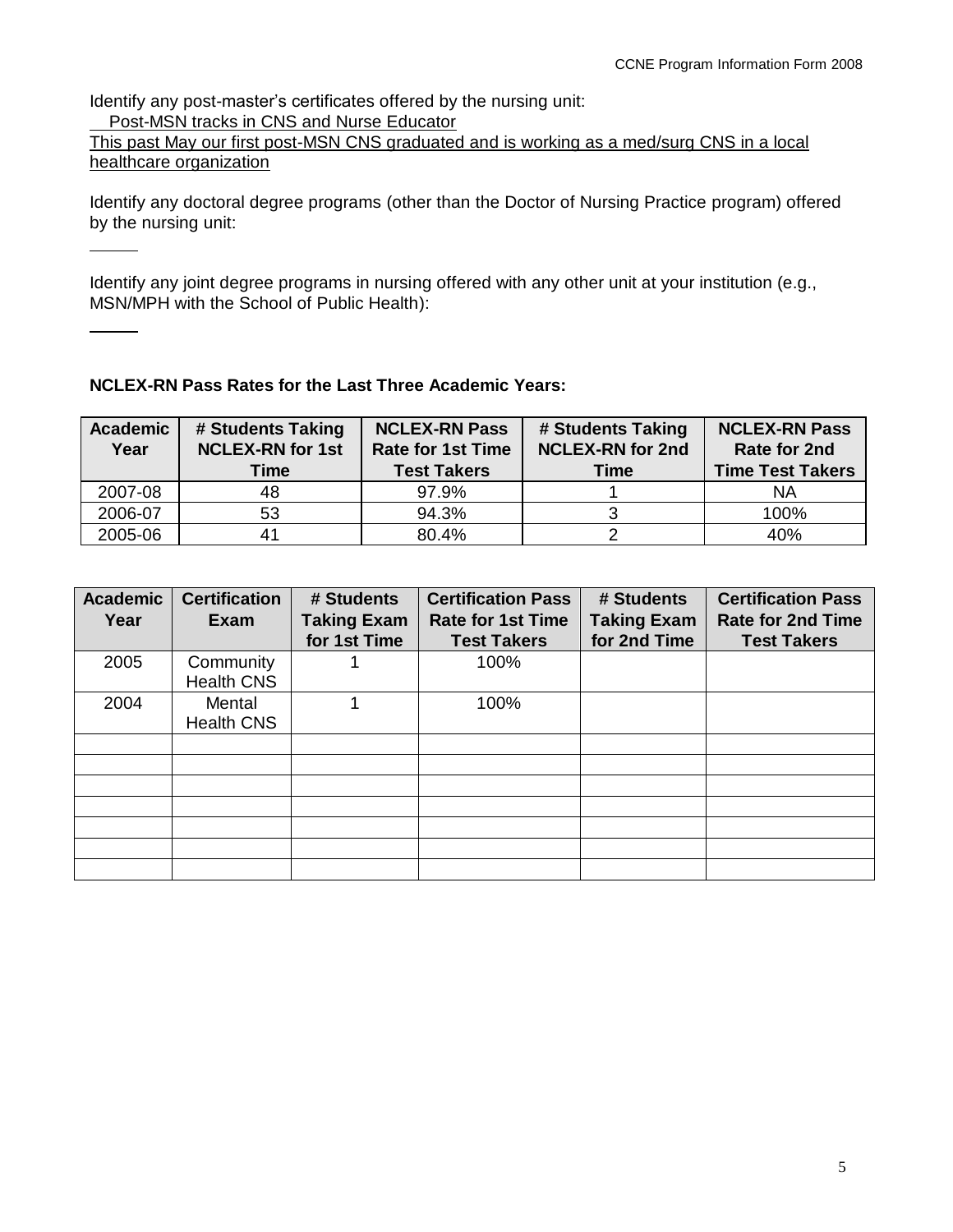## **Nursing Program Faculty:**

Identify the number (headcount) of faculty currently devoted to the nursing unit:

| # FULL-TIME | # PART-TIME | <b>TOTAL # FACULTY</b> |
|-------------|-------------|------------------------|
|             |             |                        |

Identify the faculty full-time-equivalent (FTE) currently devoted to the baccalaureate degree program:

| <b>FULL-TIME FTE</b> | <b>TOTAL FACULTY FTE</b><br><b>PART-TIME FTE</b> |       |
|----------------------|--------------------------------------------------|-------|
| 10.53                | 6.24                                             | 16.77 |

Identify the faculty full-time-equivalent (FTE) currently devoted to the master's degree program:

| <b>FULL-TIME FTE</b> | <b>TOTAL FACULTY FTE</b><br><b>PART-TIME FTE</b> |      |
|----------------------|--------------------------------------------------|------|
|                      |                                                  | 1 Q2 |

Identify the faculty full-time-equivalent (FTE) currently devoted to the Doctor of Nursing Practice program:

| <b>FULL-TIME FTE</b> | <b>PART-TIME FTE</b> | <b>TOTAL FACULTY FTE</b> |
|----------------------|----------------------|--------------------------|
|                      |                      |                          |
|                      |                      |                          |

#### **Additional Campuses/Sites:**

Identify any additional campuses/sites where the nursing degree program is offered, the distance from the main campus, and the average number of nursing students currently enrolled at each location.

| <b>CAMPUS/SITE</b>                  | <b>DISTANCE FROM MAIN CAMPUS</b> | # STUDENTS      |
|-------------------------------------|----------------------------------|-----------------|
| (City, State)                       | (in miles)                       | <b>ENROLLED</b> |
| <b>PLNU Mission Valley Regional</b> | 11.89                            | 23              |
| Center, San Diego, CA               |                                  |                 |
|                                     |                                  |                 |
|                                     |                                  |                 |
|                                     |                                  |                 |
|                                     |                                  |                 |